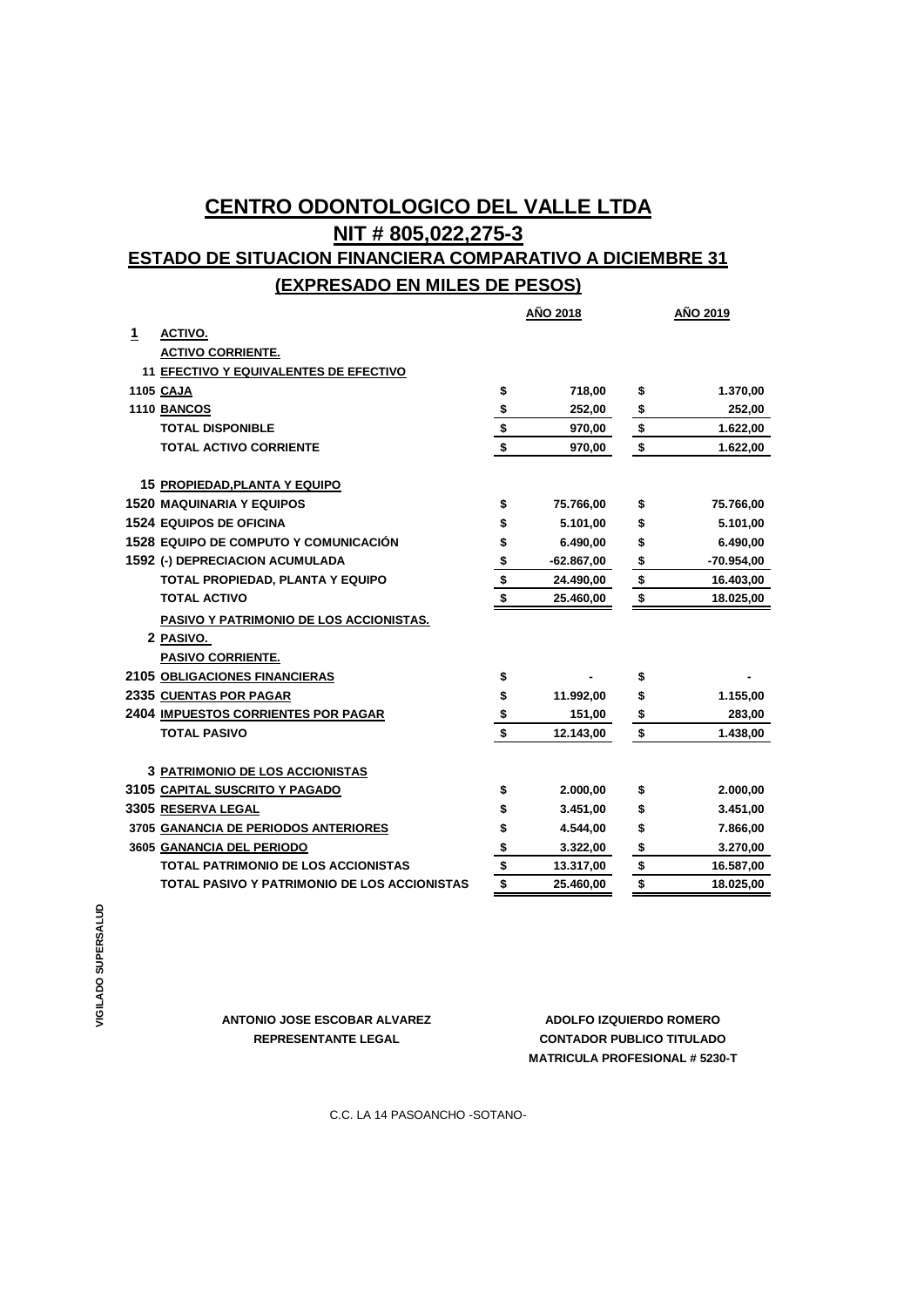## [p](mailto:pasoancho@clinicanuevasonrisa.com)asoancho@clinicanuevasonrisa.com **TELEFONO 6541789-6541800-8881037**

## **NIT # 805,022,275-3 CENTRO ODONTOLOGICO DEL VALLE LTDA**

## **ESTADO DEL RESULTADO INTEGRAL COMPARATIVO A DICIEMBRE 31 (EXPRESADO EN MILES DE PESOS)**

|      |                                                |               | <b>AÑO 2018</b> |             | AÑO 2019 |             |
|------|------------------------------------------------|---------------|-----------------|-------------|----------|-------------|
|      | 4 INGRESOS.                                    |               |                 |             |          |             |
|      | 41 INGRESOS POR OPERACIONES ORDINARIAS         |               |                 |             |          |             |
| 4165 | <b>SERVICIOS SOCIALES Y DE SALUD</b>           | \$            |                 | 185.338,00  | \$       | 183.322,00  |
|      | <b>TOTAL INGRESOS</b>                          | \$            |                 | 185.338,00  | \$       | 183.322,00  |
|      | 6 COSTOS DE VENTAS Y PRESTACION DE SERVICIOS   |               |                 |             |          |             |
|      | 6165 COSTOS DE PRESTACION DE SERVICIOS         |               |                 |             |          |             |
|      | <b>SERVICIOS SOCIALES Y DE SALUD</b>           | \$            |                 | 37.418,00   | \$       | 39.997,00   |
|      | <b>TOTAL COSTOS</b>                            | $\frac{1}{2}$ |                 | 37.418,00   | \$       | 39.997,00   |
|      | <b>GANANCIA BRUTA</b>                          | \$            |                 | 147.920,00  | \$       | 143.325,00  |
|      | 5 GASTOS                                       |               |                 |             |          |             |
|      | 51 GASTOS DE ADMINISTRACION                    |               |                 |             |          |             |
| 5105 | DE PERSONAL                                    | \$            |                 | 31.003,00   | \$       | 29.633,00   |
| 5110 | <b>HONORARIOS</b>                              | \$            |                 | 8.672,00    | \$       | 2.800,00    |
| 5115 | <b>IMPUESTOS</b>                               | \$            |                 |             | \$       |             |
| 5120 | <b>ARRENDAMIENTOS</b>                          | \$            |                 | 52.620,00   | \$       | 54.254,00   |
| 5125 | <b>AFILIACIONES</b>                            | \$            |                 | 378,00      | \$       | 426,00      |
| 5135 | <b>SERVICIOS</b>                               | \$            |                 | 33.947,00   | \$       | 33.006,00   |
| 5145 | <b>MTTO Y REPARACIONES</b>                     | \$            |                 | 3.982,00    | \$       | 6.771,00    |
| 5160 | <b>DEPRECIACIONES</b>                          | \$            |                 | 8.736,00    | \$       | 8.087,00    |
| 5195 | <b>DIVERSOS</b>                                | \$            |                 | 3.558,00    | \$       | 3.478,00    |
|      | <b>TOTAL GASTOS DE ADMINISTRACION</b>          | \$            |                 | 142.896,00  | \$       | 138.455,00  |
|      | 53 GASTOS FINANCIEROS.                         |               |                 |             |          |             |
| 5305 | <b>BANCARIOS</b>                               | \$            |                 | 68,00       | \$       |             |
|      | <b>GANANCIA ANTES DE IMPTO DE RENTA Y CREE</b> | \$            |                 | 4.956,00    | \$       | 4.870,00    |
|      | 5404 GASTOS POR IMPTO DE RENTA Y CREE          |               | \$              | $-1.634,00$ | \$       | $-1.600,00$ |
|      | <b>3605 GANANCIA DEL PERIODO</b>               | \$            |                 | 3.322,00    | \$       | 3.270,00    |

**ANTONIO JOSE ESCOBAR ALVAREZ**

**REPRESENTANTE LEGAL CONTADOR PUBLICO TITULADO MATRICULA PROFESIONAL # 5230-T ADOLFO IZQUIERDO ROMERO**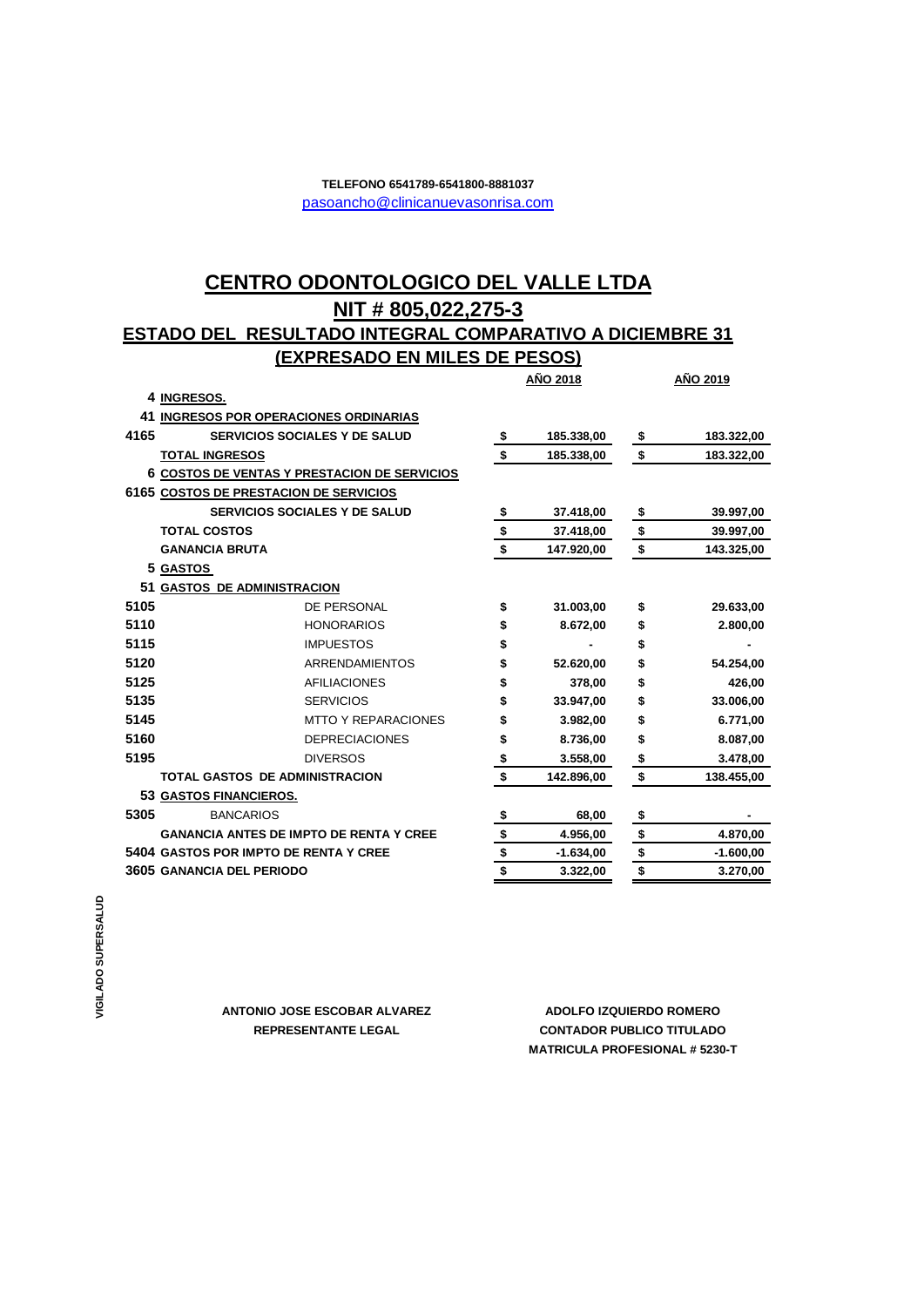**TELEFONO 6541789-6541800-8881037** [p](mailto:pasoancho@clinicanuevasonrisa.com)asoancho@clinicanuevasonrisa.com C.C. LA 14 PASOANCHO -SOTANO-